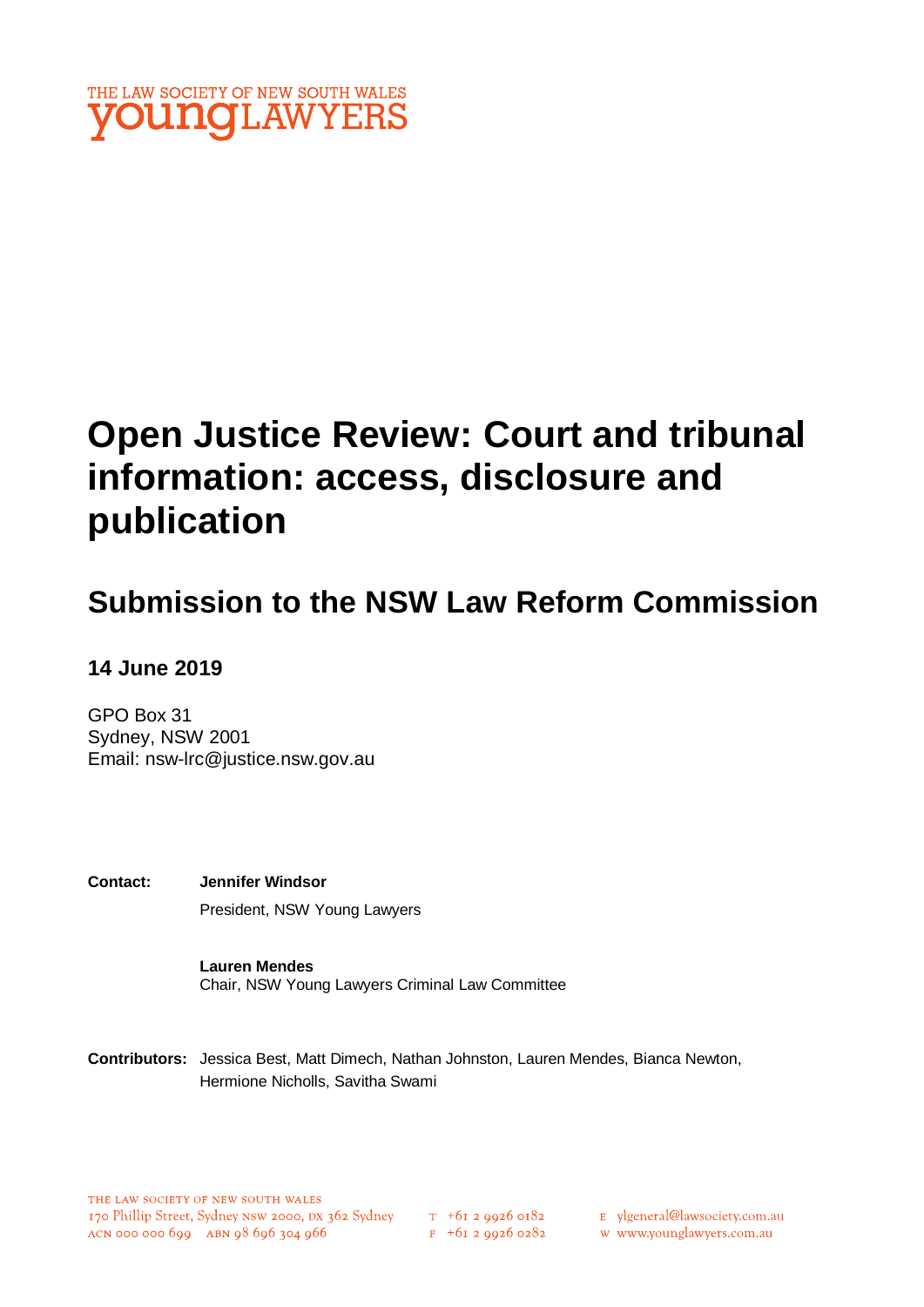#### THE LAW SOCIETY OF NEW SOUTH WALES **OUNG**LAWYERS

The NSW Young Lawyers Criminal Law Committee (Committee) makes the following preliminary submission in response to the terms of reference of the Open Justice Review - Court and tribunal information: access, disclosure and publication.

#### **NSW Young Lawyers**

NSW Young Lawyers is a division of The Law Society of New South Wales. NSW Young Lawyers supports practitioners in their professional and career development in numerous ways, including by encouraging active participation in its 15 separate committees, each dedicated to particular areas of practice. Membership is automatic for all NSW lawyers (solicitors and barristers) under 36 years and/or in their first five years of practice, as well as law students. NSW Young Lawyers currently has over 15,000 members.

The NSW Young Lawyers Criminal Law Committee is responsible for the development and support of members of NSW Young Lawyers who practice in, or are interested in, criminal law. The Committee takes a keen interest in providing comment and feedback on criminal law and the structures that support it, and considers the provision of submissions to be an important contribution to the community. The Committee is drawn from prosecution, defence (both private and public), police, the courts and other areas of practice that intersect with criminal law.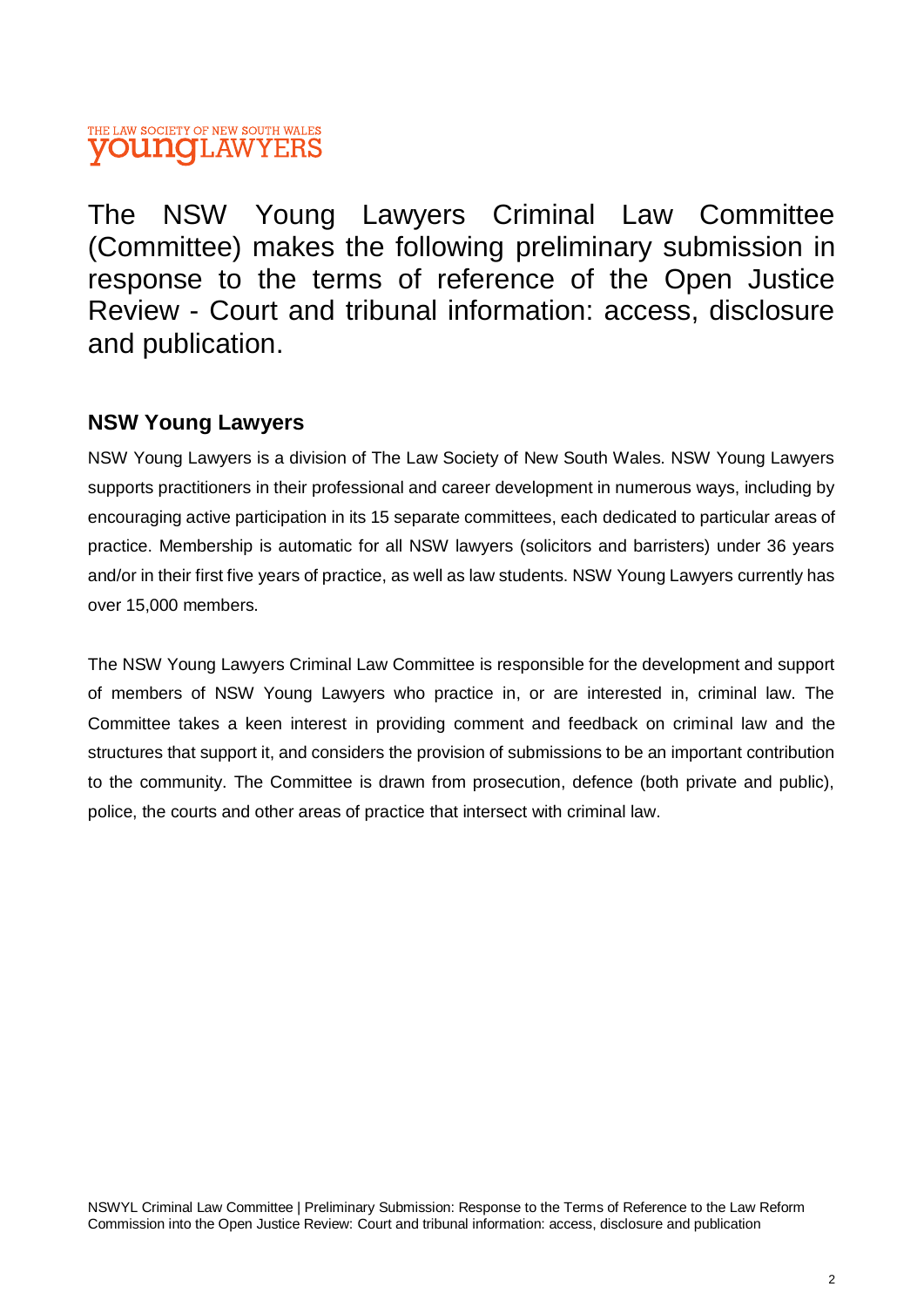#### THE LAW SOCIETY OF NEW SOUTH WALES **OUNCLAWYERS**

### **Submissions in response to the terms of reference**

The following submissions respond to the specific questions posed in the terms of reference.

**Whether the current arrangements strike the right balance between the proper administration of justice, the rights of victims and witnesses, privacy, confidentiality, public safety, the right to a fair trial, national security, commercial/business interests, and the public interest in open justice**

The Committee strongly supports the principle of open justice and access to court information. However, acknowledges that the principle of open justice is not, and should not, be absolute, but should be limited in certain circumstances to strike the correct balance between various stakeholders whilst upholding core common law principles.

#### *The Public Interest*

It is in the public interest that members of the public have a right to attend court proceedings and access court information. This, to an extent, ensures not only that justice is done, but that it is seen to be done. It also ensures that court proceedings are open to public and professional scrutiny. Parliament's intention to safeguard the public interest in open justice is clearly stated in s 6 of the *Court Suppression and Non-publication Orders Act 2010* (NSW) ('**the** *Act'*), which requires a Court to take into account that "a primary objective of the administration of justice is to safeguard the public interest in open justice" when deciding whether to make a non-publication order or suppression order.

When individuals come before the criminal courts, their identities may be suppressed. For example, ss 7 and 8 of the *Act* permit a court to make orders restricting the disclosure of information that may reveal the identity of a party or witness in proceedings for a number of grounds, including that it is necessary in the public interest (and that the public interest significantly outweighs the public interest in open justice), or that such orders are necessary to prevent prejudice to the proper administration of justice.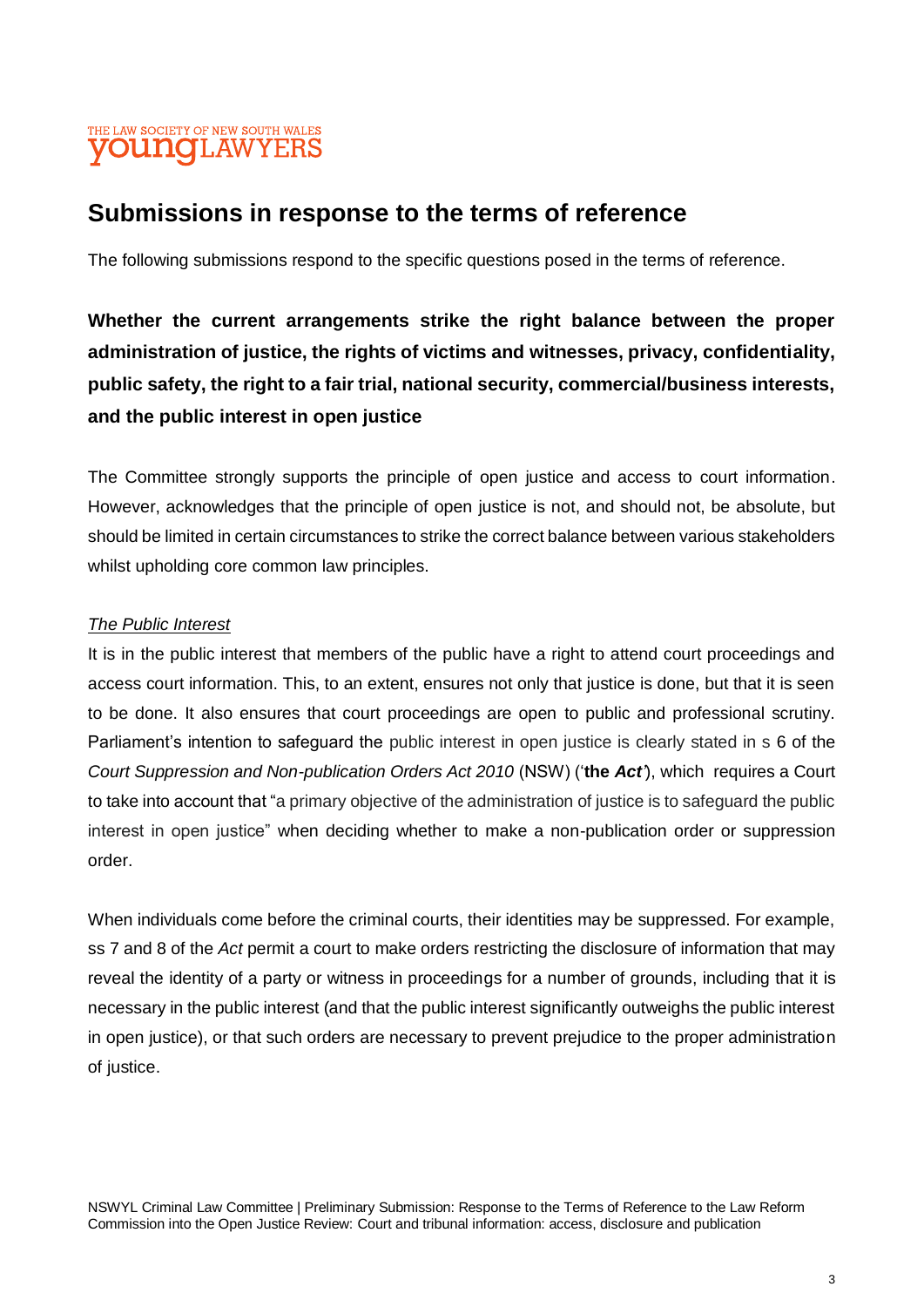#### THE LAW SOCIETY OF NEW SOUTH WALES **OUNCLAWYERS**

#### *The Right to a Fair Trial*

Open justice is a fundamental aspect of a fair trial, however in certain circumstances, it is appropriate that suppression and non-publication orders are made to ensure an accused person receives a fair trial. For instance, non-publication and suppression orders are commonly made where an ongoing matter is high profile, or involves co-accused persons who are tried separately, particularly when their matters are heard at different times. One committee member referred to a matter involving two co-accused persons, both of whom were charged with manslaughter of a child. An application to be tried separately was granted and the trial of one of the co-accused's was delayed due to that coaccused being unwell, resulting in the matters proceeding at different times. During the first trial both suppression and non-publication orders were made on various matters. The making of such orders in these circumstances protects an accused person's right to a fair trial by preventing the second coaccused from being prejudiced by the reporting or mis-statement of the evidence from the trial of the first co-accused.

In another matter, a person had been found guilty of several property offences at trial in the District Court, but on application to the Court of Criminal Appeal (**CCA**) was granted a retrial. The CCA made a non-publication order in relation to information about the trial, sentence and appeal proceedings. to ensure.

In both circumstances the courts, when deciding whether to make a non-publication or suppression order complied with the requirement in s 6 of the *Act,* to take into account that a primary objective of the administration of justice is to safeguard the public interest in open justice, but still found the respective orders were necessary under s8 of the *Act.* Failure to do so may have resulted in the trials to miscarry and witnesses being recalled to give their evidence again. This would cause an undue waste of resources.

#### *The Proper Administration of Justice*

Some committee members have raised concerns that the administration of the current framework does not effectively take into account the evolving relationship between the courts and the media. This has undesirable consequences for the administration of justice and threatens the integrity of the Court from the perspective of members of the Australian community. An example is the suppression order made in matter of *DPP v Pell* [2018] VCC 905. Although a Victorian case, this example highlights the jurisdictional difficulties in relation to suppression and non-publication orders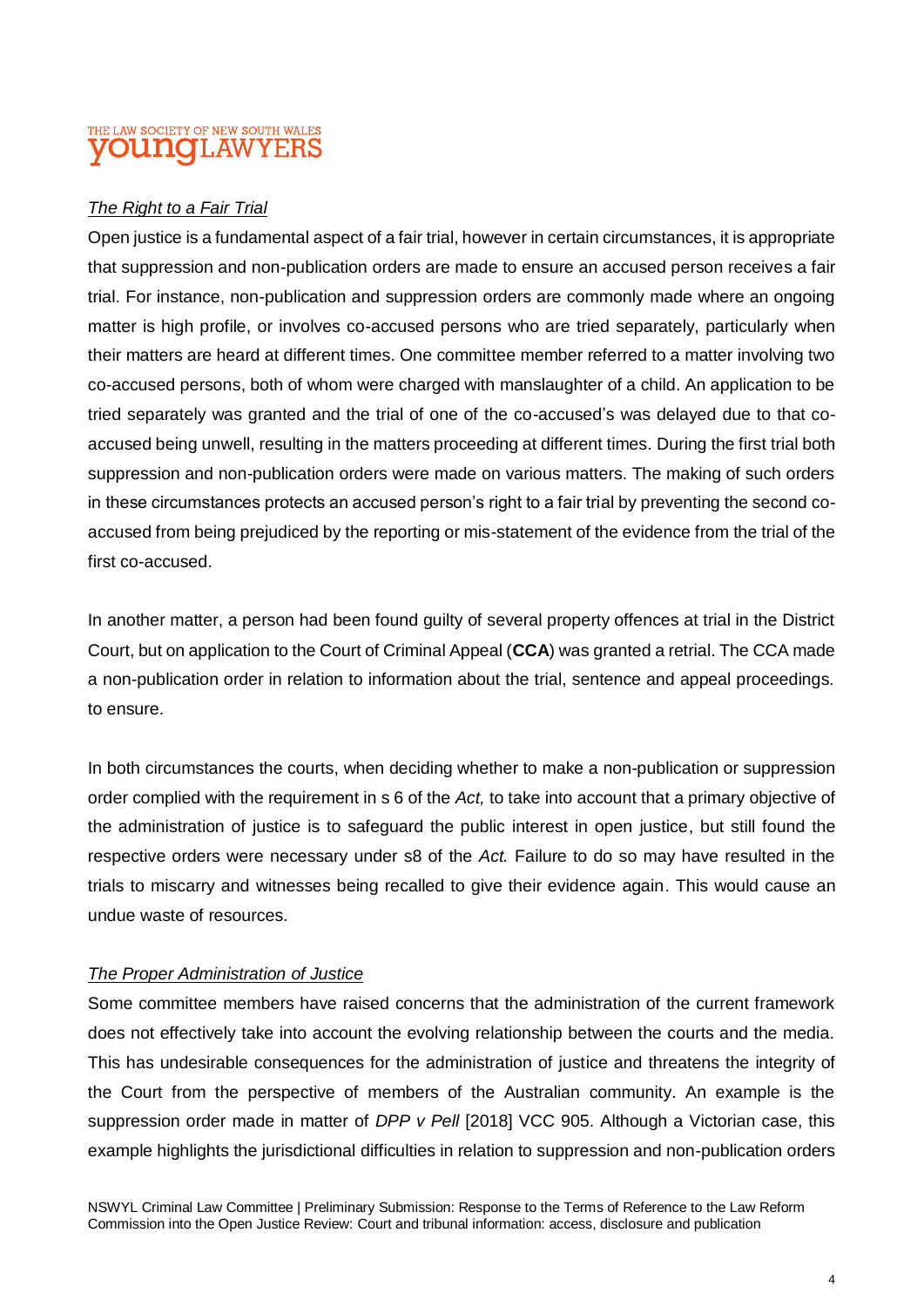#### THE LAW SOCIETY OF NEW SOUTH WALES **OUNO**LAWYERS

due to the increasing reach of global media. While the Committee does not dispute the appropriateness of the suppression order, the Committee notes that non-publication and suppression orders are only enforceable domestically, resulting in numerous international media outlets, who were not bound by the orders, reporting on the matter before Australian media outlets were permitted to do so. This is problematic for two reasons; firstly, because many of the organisations reporting on the trial were not present in the Court room and therefore could not be considered reliable; and secondly, many of these journalists were not familiar with Australian law and court processes, which could increase the risk of inaccuracies in reporting.

#### *The rights of victims, their privacy and confidentiality*

The Committee strongly supports the requirements set out in ss 291, 291A and 291B of the *Criminal Procedure Act 1986* (NSW) that certain proceedings for a "prescribed sexual offence" be held in camera, as well as the prohibition on publishing the name of a victim of a "prescribed sexual offence" as per s 578A of the *Crimes Act 1900* (NSW). The Committee submits that such protection should extend to victims of offences of a domestic violence nature, on the basis that victims of offending of such a personal nature should not be discouraged from reporting such offences.

**The appropriateness of legislative provisions prohibiting the identification of children and young people involved in civil and criminal proceedings, including prohibitions on the identification of adults convicted of offences committed as children and on the identification of deceased children associated with criminal proceedings**

Numerous international instruments, including the *United Nations Standard Minimum Rules for the Administration of Juvenile Justice 1985* and the *United Nations Convention on the Rights of the Child*, make clear that children and young people involved in criminal proceedings are entitled to special protections.

The Committee strongly supports the prohibition on identifying children involved in criminal proceedings as either accused persons or offenders ('young persons'), witnesses, or siblings of victims as per Division 3A of the *Children (Criminal Proceedings) Act 1987* (NSW). The Committee is also supportive of the courts' power to exclude from the courtroom anyone not directly interested in the proceedings when those proceedings involve children (apart from the victim's immediate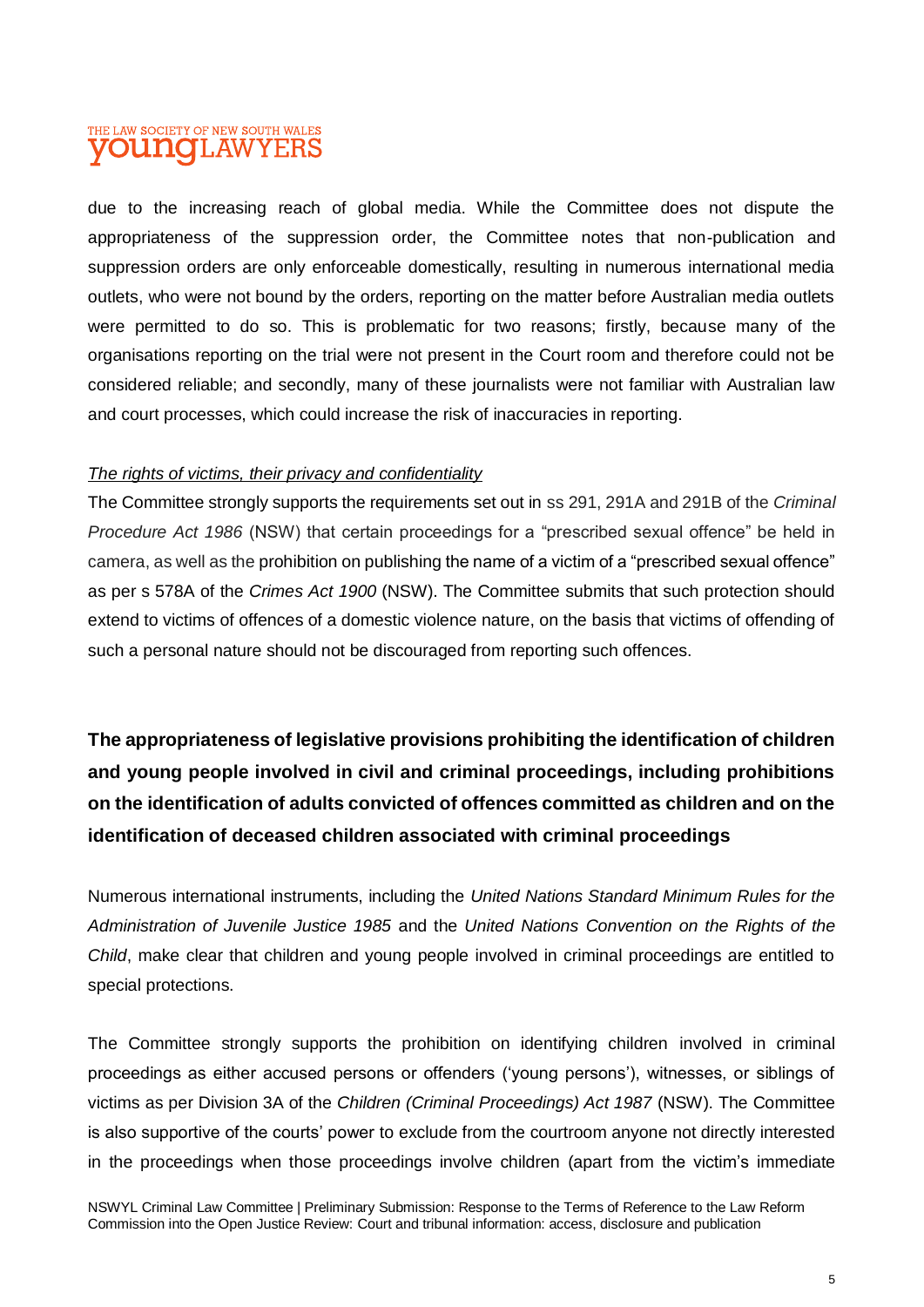#### THE LAW SOCIETY OF NEW SOUTH WALES **OUNGLAWYEF**

family), as set out in s 10 of the *Children (Criminal Proceedings) Act 1987* (NSW). The Committee is of the view that this prohibition on publication should extend to young people who have not been charged but who are under investigation.

The Committee is of the view that the prohibition on identifying young people is necessary to assist in the young person's reintegration into the community, their education and future employment opportunities. The impact of a young person's identity being broadcasted or published could be devastating and lead to that young person becoming further entrenched within the cycle of criminal offending. Such publication could also have a significant effect on the young person's emotional, social and mental wellbeing; the distress, embarrassment, or trauma this may cause can destroy the self-worth of an already vulnerable young person. Due to their age, young persons should be spared this trauma, and provided with an opportunity to enter their adult lives without the stigma of such adverse publicity, in the hope that this will assist in their rehabilitation.

The Committee submits that the above prohibitions play an increasingly important role as the use of social media grows exponentially and the availability of audio/visual evidence is more prevalent than ever before. For instance, it is not uncommon for footage depicting an offence to be posted on social media and for people to easily identify young persons involved in the incident.

Committee members report that in circumstances where a media outlet has breached a publication order in relation to a child, contacting the media outlet and requesting that the content be removed is often sufficient. However, it is unacceptable that a media outlet would publish the material in the first instance. In order to address this issue, the Committee recommends that the Law Reform Commission specifically consider and undertake further public consultation on the need for appropriate mechanisms (and/or additional resources) to monitor and enforce non-publication and suppression orders, including whether there ought to be an independent body to perform this function. The Committee submits that such mechanisms should be designed to provide a significant deterrent for these publishers and result in a decrease to the number of publication orders relating to children being breached.

#### **Concluding Comments**